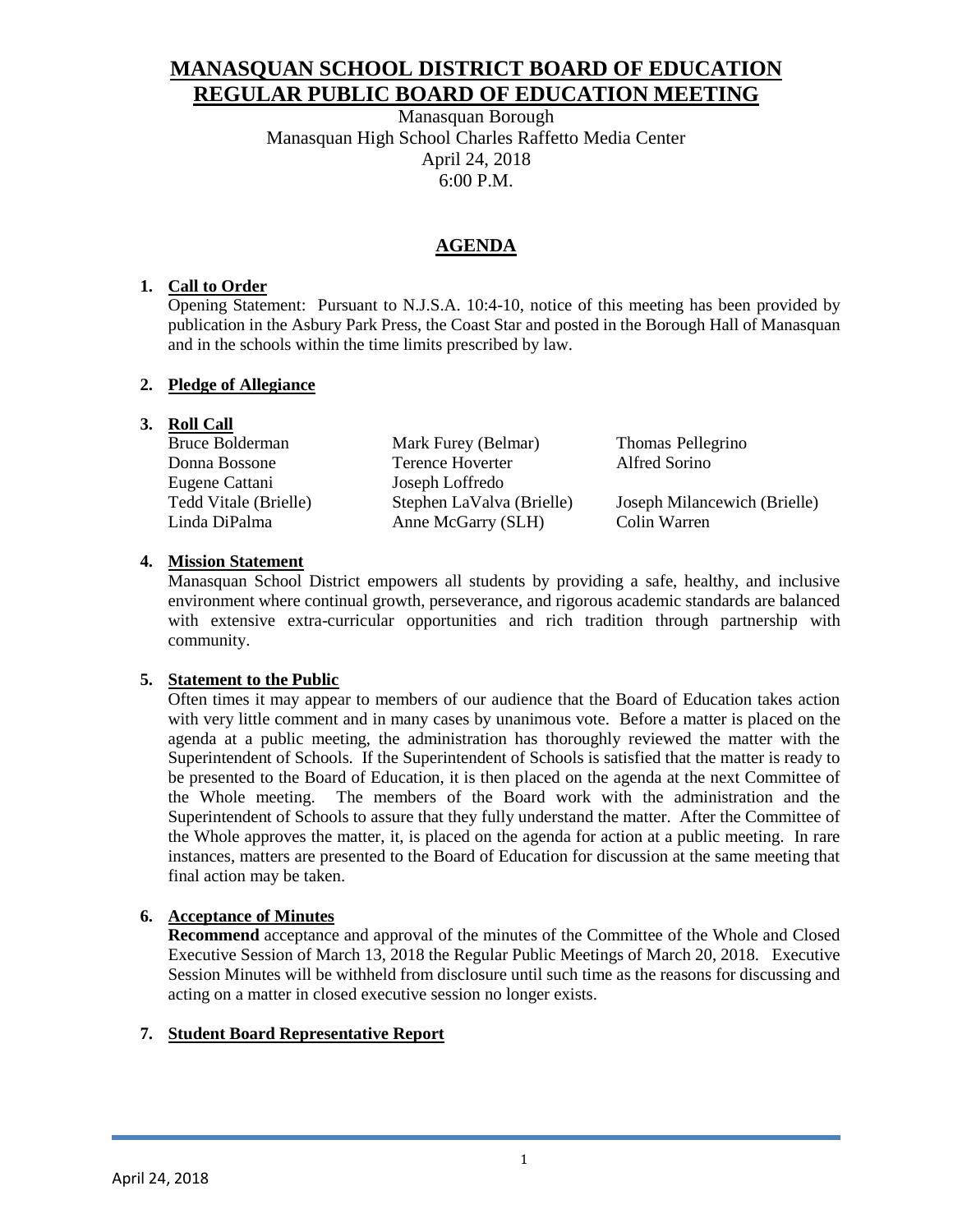#### **8. Presentations**

- **MES Girls Basketball Team**
- **MHS Girls Varsity Basketball Team – State Champions**
- **Faith Masonius – 1,000 Points**
- **Lola Mullaney – 1,000 Points**
- **Dara Mabrey – 2,000 Points**
- **Public Hearing on the 2018-2019 School District Budget – Presented by Dr. Frank Kasyan – Superintendent of Schools, Mrs. Lynn Coates – School Business Administrator**
- **9. Superintendent's Report & Information Items**
	- **Enrollment Document A**
		- **Total Enrollment – 1,530**
			- o **High School 941**
			- o **Elementary School – 589**
	- **Attendance Comparison, Fire Drill Reports, Suspensions & Tardy Reports Document B**

**Fire Drill Reports**

- **High School:**
	- o **March 12th – Fire Drill**
	- o **March 29th - Lockdown**
- **Elementary School:**
	- o **March 19th – Fire Drill**
	- o **March 27th – Security Meeting**
- **HIB Monthly Report Document C**
	- **High School:**
		- o **Three Incidents 2 Not HIB, 1 Confirmed HIB**
	- **Elementary School:**
		- o **No Reports for the Month**
- **Report of the Director of Curriculum and Instruction**
- **Report of the Director of Technology and Human Resources**
- **Report of the Director of School Counseling Services**

**Recommend** approval and acceptance of the Superintendent's Report.

### **10. Public Forum on Agenda Items**

Time may be allocated for public comment at this meeting. Each speaker may be allotted a limited time when recognized by the presiding officer. In the event it appears the public comment portion of the meeting may exceed 45 minutes, the presiding officer may limit each statement made by a participant to 3-5 minutes duration. Individuals wishing to address the Board shall be recognized by the presiding officer and shall give their names, addresses and the group, if any, that they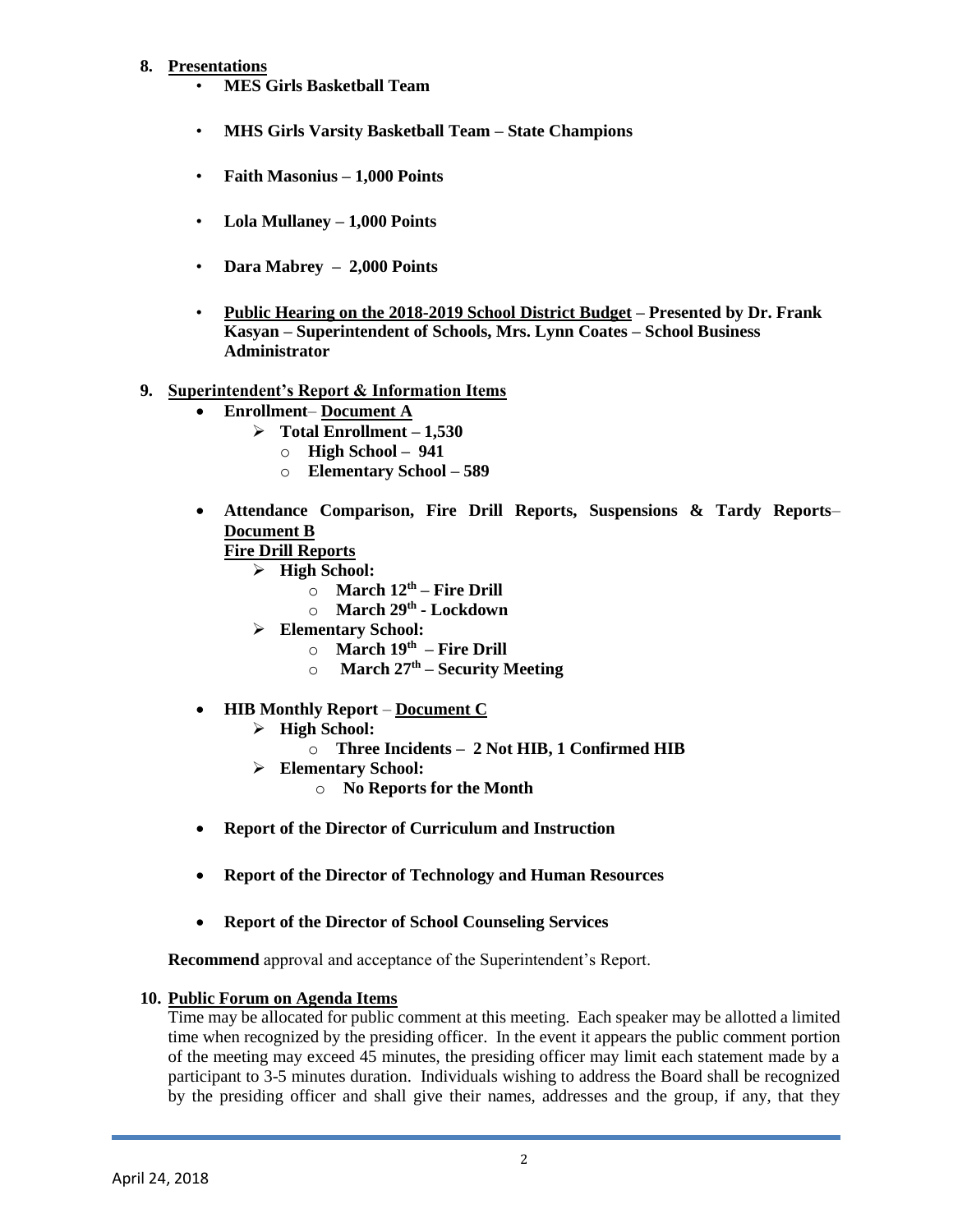represent. Although the Board encourages public participation, it reserves the right, through its presiding officer, to terminate remarks to and/or by any individual not keeping with the conduct of a proper and efficient meeting. During the public participation portions of this meeting, the Board will not respond to questions from the public involving employment, appointment, termination of employment, negotiations, terms and conditions of employment, evaluation of the performance of, promotion or disciplining of any specific or prospective or current employee. This public forum is limited to comment on items included in this agenda only.

## **MANASQUAN General Items**

- **11. Recommend** approval of Student ID# 303552 in need a bi-lingual evaluation. Nilda Colazzo for a speech and language evaluation at a rate of \$575.00, Monica Peters for a psychological evaluation at a rate of \$495.00 and Vivette Peacock for an educational evaluation at a rate of \$475.00.
- **12. Recommend** approval of the Resolution/Agreement for participation in Coordinated Transportation Services with the Union County Educational Services Commission for the 2017-18 school year, as per **Document 1.**
- **13. Recommend** acceptance of the following grants awarded by the Manasquan Elementary School Education Foundation, in the total grant award of \$16,481.96**:**
	- Ann Marie LaMorticella  $8<sup>th</sup>$  Grade Foreign Language Field Trip \$2,523.00
	- Marie Lauffer Keyboard Instruction with Keyboard Lab- \$2,379.96
	- Mark Levy & Kirt Wahl Physical Computing  $$1,079.00$
	- Christine Rice Fun and Safe Day at the Beach \$3,000.00
	- Jenny Rostron Greenhouse Renewal \$2,500.00
	- Brianna Snel & Christin Walsh Mobile Technology Classroom \$5,000.00
- **14. Recommend** approval to purchase furniture for the renovation of the Elementary School Media Center as follows:

| <b>Vendor</b>                 | <b>Purchase Amount</b> | State contract/consortium # | <b>Funded by:</b> |
|-------------------------------|------------------------|-----------------------------|-------------------|
|                               |                        |                             |                   |
| Global Furniture Group        |                        |                             |                   |
| c/o Feigus Office Furniture   | \$18,971.67            | <b>ESCNJ</b> 17/18-16       | Referendum        |
| Palmieri                      |                        |                             |                   |
| c/o Feigus Office Furniture   | \$154,034.42           | <b>ESCNJ PAL</b>            | Referendum        |
| Feigus Office Furniture       | \$5,950.00             | <b>QUOTATIONS</b>           | Referendum        |
| Virco                         |                        |                             |                   |
| c/o Feigus Office Furniture   | \$6,354.79             | <b>ESCNJ PAL</b>            | Referendum        |
| JSJ Furniture Corp. DBA Izzy+ |                        |                             |                   |
| c/o Feigus Office Furniture   | \$18,644.40            | A81627                      | Referendum        |
| Feigus Office Furniture       | \$2,894.64             | N/A                         | Referendum        |
| Knoll, Inc.                   |                        |                             |                   |
| c/o Feigus Office Furniture   | \$7,014.20             | A81629                      | Referendum        |

- **15. Recommend** approval of the acceptance of the following Parent-Paid Tuition student at the Manasquan Elementary School for the 2018-19 school year, at the annual tuition rate of \$7,000.
	- $7<sup>th</sup>$  Grade Student ID# 241291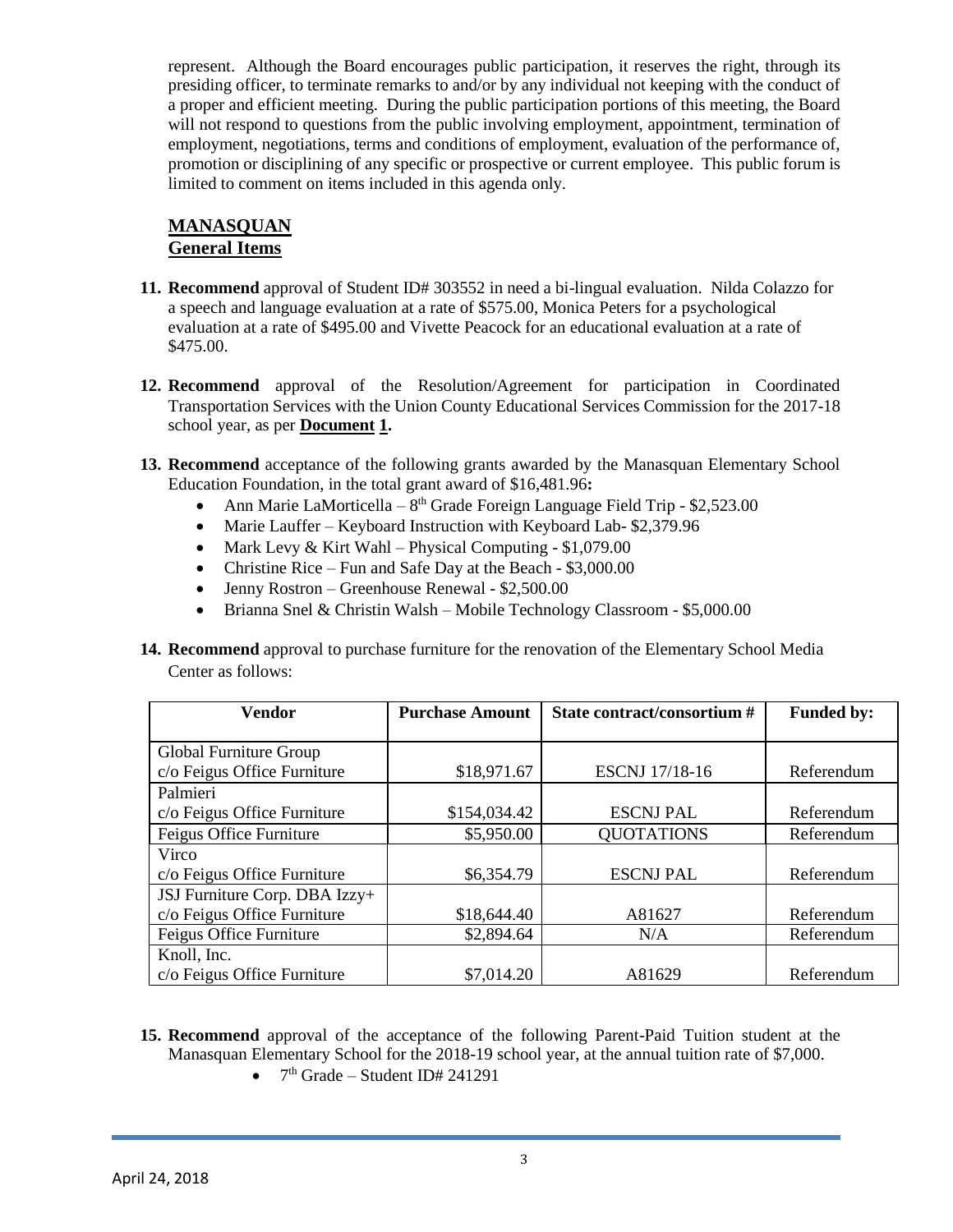- **16. Recommend** approval of the acceptance of the following student at the Manasquan Elementary School as a "Tuition Free: Child of a Staff Member" for the 2018-19 school year:
	- Kindergarten Student ID #313212

#### **Professional Days**

**17. Recommend** approval of the **attendance** of staff members at conferences/workshops indicated below:

| Date              | <b>Name</b>    | <b>Destination</b> | <b>Purpose</b>            | <b>Sub</b>     | Cost                  |
|-------------------|----------------|--------------------|---------------------------|----------------|-----------------------|
|                   | Jaimee         |                    | <b>Sending District</b>   |                |                       |
| March 7, 2018     | McMullen       | Avon               | Collaboration             | Yes            | None                  |
|                   |                | Monmouth           |                           |                |                       |
| June 2018         |                | County             | Wilson Just Words         |                |                       |
| $(Date - TBD)$    | Kimberly Murin | Location           | Workshop                  | Yes            | Registration-\$345.00 |
|                   |                | Monmouth           |                           |                |                       |
| June 2018         |                | County             | Wilson Just Words         |                |                       |
| $(Date - TBD)$    | Deborah Kehoe  | Location           | Workshop                  | Yes            | Registration-\$345.00 |
|                   |                | Monmouth           |                           |                |                       |
| June 2018         | Elizabeth      | County             | Wilson Just Words         |                |                       |
| $(Date - TBD)$    | Walling        | Location           | Workshop                  | Yes            | Registration-\$345.00 |
|                   |                |                    |                           |                | Mileage-\$41.60       |
|                   |                |                    |                           |                | Registration-         |
|                   |                |                    | <b>Safety Care Crisis</b> |                | \$1325.00             |
| April 17-19, 2018 | Kelly Balon    | Whippany           | Workshop                  | N <sub>0</sub> | Tolls - \$5.50        |

#### **Student Action Field Trips**

**18. Recommend** approval of the field trips listed below:

| <b>Date</b>    | <u>Name</u>  | <b>Subject</b> | <b>Destination</b> | <b>Purpose</b>   | <b>Sub</b> | Other<br><b>Board</b><br>Costs | <b>Other</b><br><b>Fund</b> |
|----------------|--------------|----------------|--------------------|------------------|------------|--------------------------------|-----------------------------|
|                |              |                | Sea Girt           |                  |            |                                |                             |
|                | Ann Marie    | G&T            | Elementary         | <b>STEM Team</b> |            |                                |                             |
| April 20, 2018 | LaMorticella | Grade 5        | School             | Activity         | No         | None                           | None                        |

### **Placement of Students on Home Instruction**

**19. Recommend** that the following student(s) be placed on home instruction, as requested by Guidance or the Child Study Team and approved by the school physician: **None at this time**

### **Placement of Students Out of District**

**20. Recommend** approval of the revised External Placement list that reflects both transportation and tuition costs for the 2017-2018 school year, as per **Document 2**.

### **Financials**

**21. Recommend acceptance** of the following **Elementary School Central Funds Report** for the month ending **February 28, 2018 as per Document 3.**

### **MANASQUAN/SENDING DISTRICTS**

**General Items**

**22. Secretary's Report/Financials**

**Recommend acceptance** of the following **Financial Reports**, **High School Central Funds Report, Purchase Orders and Payment** and **Confirmation of Bills (Current Expense) and (Capital Expense).**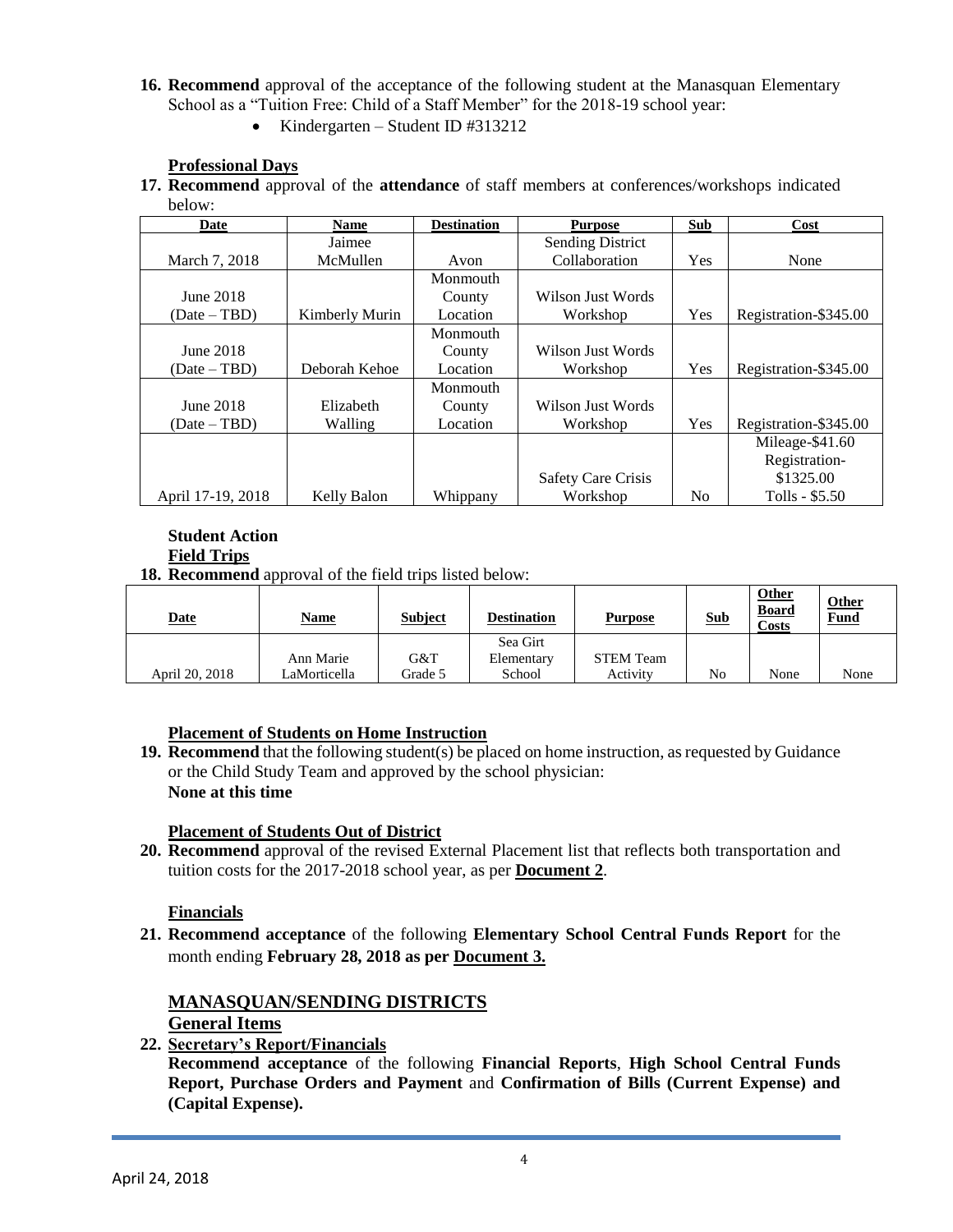The Business Administrator/Board Secretary certifies that as of **MARCH 31, 2018** no budgetary appropriations account has obligations and payments, which in total exceed the amount appropriated by the Board of Education of the Borough of Manasquan.

**Be It Resolved:** Pursuant to N.J.A.C. 6A:23A-16.10 (c)3 the Board of Education of the Borough of Manasquan accepts the **Business Administrator/Board Secretary's** certification as of **MARCH 31, 2018** that no budgetary appropriations account has obligations and payments, which in total exceed the amount appropriated by the borough of Manasquan Board of Education.

**Recommend acceptance** of the **Secretary's Financial & Investment Report** and the **Treasurer's Report**, for the month ending **MARCH 31, 2018** per **Document D**. (The Treasurer of School Moneys Report for the month of **MARCH 2018** is on file in the Business Office and is in balance with the Secretary's Report).

Pursuant to N.J.A.C. 6A:23A-16.10(c)4, we the members of the Board of Education of the Borough of Manasquan, County of Monmouth, after having reviewed the Report of the Secretary and upon consultation with the appropriate officials, certify that as of **MARCH 31, 2018,** it is to the best of our knowledge that no major account fund has been expanded and that sufficient funds are available to meet the district's financial obligations for the remainder of the fiscal year, and that the Board of Education further approves the transfers made with line item accounts of the current expense portion of the **2017-2018 budgets** for **MARCH and APRIL** as recommended by the Superintendent of Schools, as per **Document D.**

**Purchase Orders** for the month of **APRIL 2018** be approved**,** as per **Document E.**

Recommend **acceptance** of the **Cafeteria Report** – **Document F.**

**(C) Be it Resolved:** that the **Bills (Current Expense)** in the amount of **\$1,355,343.18** for the month of **APRIL, 2018** be approved. Record of checks **(#42053** through **#42148**), and distributions are on file in the Business Office.

**Be it Resolved:** that the **Bills (Capital Expense)** in the amount of **\$47,180.60** for the month of **APRIL, 2018** be approved. Record of checks **(#1163** through **#1167),** and distributions are on file in the Business Office.

Confirmation of **Bills (Current Expense)** for **MARCH, 2018** at **\$2,500,221.25** and checks **(#41960** through **#42052)** and **(Capital Expense)** for **MARCH, 2018** at **\$500,666.36** and checks **(#1152 through #1162).**

**Recommend acceptance** of the following **High School Central Funds Report** for the month ending **MARCH 31, 2018 as per Document G.**

### **Adoption of 2018-2019 Budget**

**23. Recommend** approval of the adoption of the final 2018-2019 School District budget as listed below and as per the advertised budget – **Document H:**

**BE IT RESOLVED** that the final budget be approved for the 2018-2019 school year using the 2018-2019 state aid figures and the Secretary to the Board of Education be authorized to submit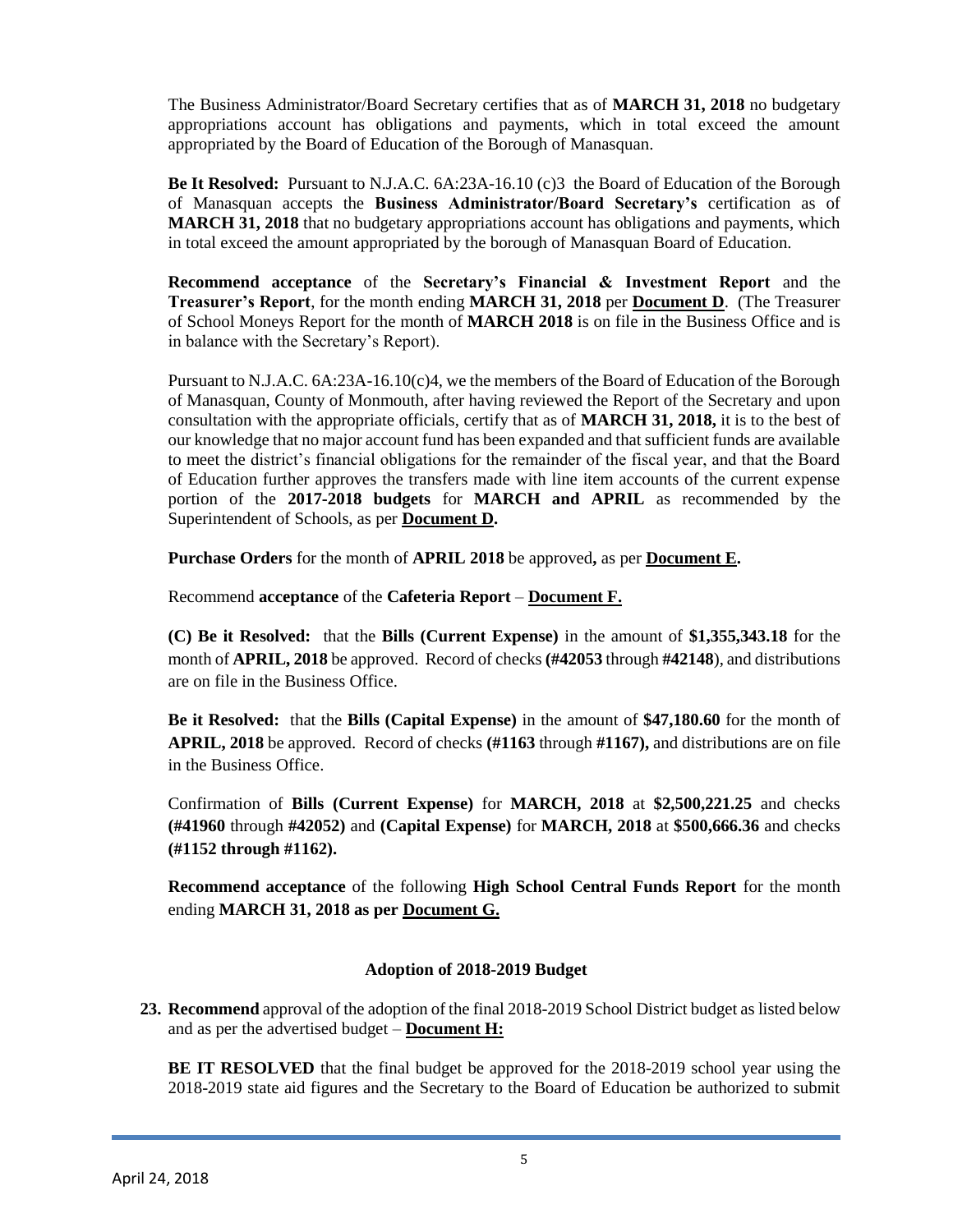the following final budget to the Executive County Superintendent of Schools for approval in accordance with the statutory deadline:

|                                   | <b>GENERAL</b><br><b>FUND</b> | <b>SPECIAL</b><br><b>REVENUES</b> | <b>DEBT</b><br><b>SERVICE</b> | <b>TOTAL</b> |
|-----------------------------------|-------------------------------|-----------------------------------|-------------------------------|--------------|
| 2018-2019 Total Expenditures      | \$27,470,610                  | \$376,248                         | \$884,967                     | \$28,731,825 |
| <b>Less: Anticipated Revenues</b> | \$12,128,052                  | \$376,248                         | \$46,152                      | \$12,550,452 |
| <b>Taxes to be Raised</b>         | \$15,342,558                  | $$ -0-$                           | \$838,815                     | \$16,181,373 |

- **24. Recommend** approval of the Resolution determining to finance the acquisition and installation of a turf field and related work and equipment by means of an equipment lease purchase financing, in an amount not exceeding \$600,000, as per **Document I.**
- **25. Recommend** approval of the Resolution to purchase Electric Generation Services, as per **Document J(1)** and Natural Gas Services, as per **Document J(2)**, through the Alliance for Competitive Energy Services ("ACES") bid, effective from the date of adoption through May 2023.
- **26. Recommend** approval of the following shared service programs to be provided to the district by Educational Data Services, Inc., for the 2018-2019 school year.
	- New Jersey Cooperative Bid Maintenance Program,  $$5,270.00$
	- Cooperative Skilled Trades, Compliance Services  $\&$  Ancillary bids  $$1,990.00$
- **27. Recommend** approval to solicit a Request for Proposal for Testing, Adjusting and Balancing Services in conjunction with the Renovations and Addition Project at the Manasquan High School. (Pending approval by the board attorney and New Road Construction).
- **28. Recommend** approval to solicit a Request for Proposal for Financial Advisory Services from July 1, 2018 to December 31, 2018 (Pending attorney review and approval).
- **29. Recommend** approval of the agreement with Duff & Phelps, for Fixed Asset Management & Insurance Solutions consulting services, for fiscal year ending June 30, 2018, in the amount of \$1,075.00.
- **30. Recommend** approval of the acceptance of the following Parent Paid Tuition Students for the 2018-19 school year at Manasquan High School, at the annual tuition amount of \$7,000. R.O. – Grade 9 M.P. – Grade 9
- **31. Recommend** approval of the Sale/Release and Indemnification Agreement between the Manasquan Board of Education and the East Orange School District, for the sale of various physical education and weight room equipment, in the amount of \$1,200.00, as per attached **Document K.**
- **32. Recommend** approval of Payment Application #6 from Kappa Construction Corp., in the amount of \$408,596.81, for the Manasquan High School Addition & Renovation project (pending attorney review).
- **33. Recommend** approval of the *Revised* **2017-2018 School Year Calendar** as per **Document L.**
- **34. Recommend** approval to reject Request for Proposal for Health Insurance Brokerage Services 2018-2019 received on Tuesday, April 17, 2018 and further approve to re-solicit Request for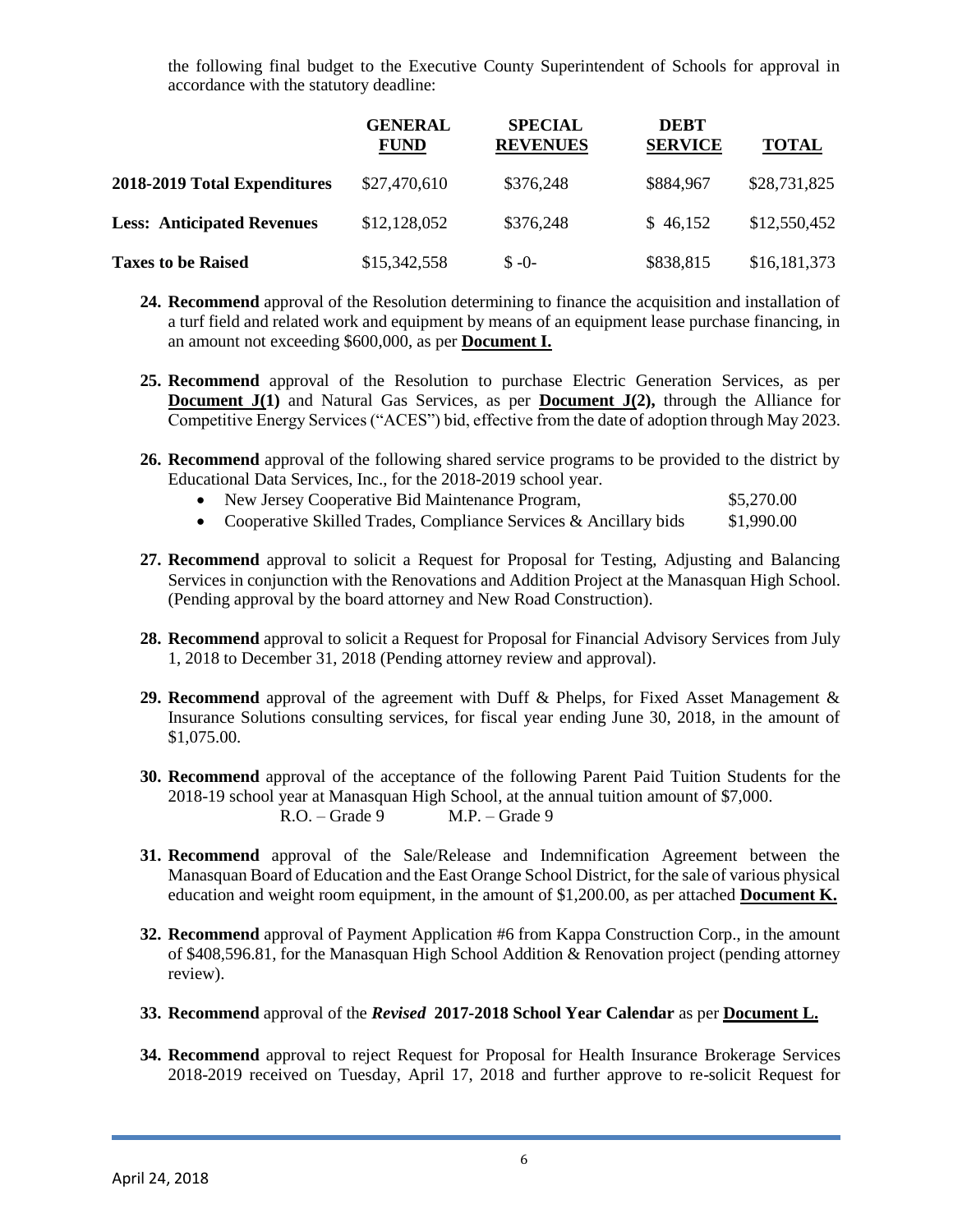Proposal for Health Insurance Brokerage Services to be received on or before Wednesday, May 2, 2018 at 2:00 p.m.

- **35. Recommend** approval of the acceptance of bids for the Manasquan High School Alternative Education Building Renovations – Revision #2 and award of contract to Shorelands Construction Inc., 7 Columbus Drive, Monmouth Beach, NJ, as per attached **Document M** (pending attorney review).
- **36. Recommend** approval to authorize the School Business Administrator to execute a contract to Shorelands Construction Inc. for the Manasquan High School Alternative Education Building Renovations – Revision  $#2$ , in the lump sum base bid amount of \$195,000.00 (pending attorney review).
- **37. Recommend** approval of the acceptance of the New Jersey School Insurance Group 2018 Safety Grant, in the amount of \$5,058.45. These funds will be used to partially fund the salaries of two (2) district security guards.
- **38. Recommend** approval of the application submission for the Toshiba America Foundation Grant. If awarded funding, monies will be used to purchase a Star Lab and accompanying materials.
- **39. Recommend** approval of the application submission for the Ocean First Bank Model Classroom Grant.
- **40. Recommend** approval for Erin Seber, a Special Education colleague from Wall School District, to complete 35 hours of field work under Kelly Balon, district Board Certified Behavior Analyst from April 25, 2018 to June 22, 2018.
- **41. Recommend** approval to purchase furniture for the High School science labs and the technology suite as follows:

| <b>Vendor</b>                                               | <b>Purchase Amount</b> | State contract/consortium # | <b>Funded by:</b> |
|-------------------------------------------------------------|------------------------|-----------------------------|-------------------|
| Global Furniture Group<br>c/o Feigus Office Furniture       | \$53,134.81            | <b>ESCNJ</b> 17/18-16       | Referendum        |
| Diversified Woodcrafts, Inc.<br>c/o Feigus Office Furniture | \$39,278.08            | <b>PEPPM2016</b>            | Referendum        |
| KI<br>c/o Feigus Office Furniture                           | \$3,801.60             | <b>ESCNJ</b> 17/18-16       | Referendum        |

- **42. Recommend** approval of the application for a cooperative sports program for the 2018-2019 and 2019-2020 school years, between Manasquan High School and Point Pleasant Beach High School to include gymnastics, bowling, swimming and ice hockey.
- **43. Recommend** approval of the School Food Authority/Food Service Management Company renewal addendum between the Manasquan Board of Education and Simplified Culinary Services, Inc., which shall become incorporated and part of the Contract for Food Services entered into by the above parties on the  $1<sup>st</sup>$  day of July 2014, witnesses that Simplified Culinary Services and the Manasquan Board of Education agree as follows: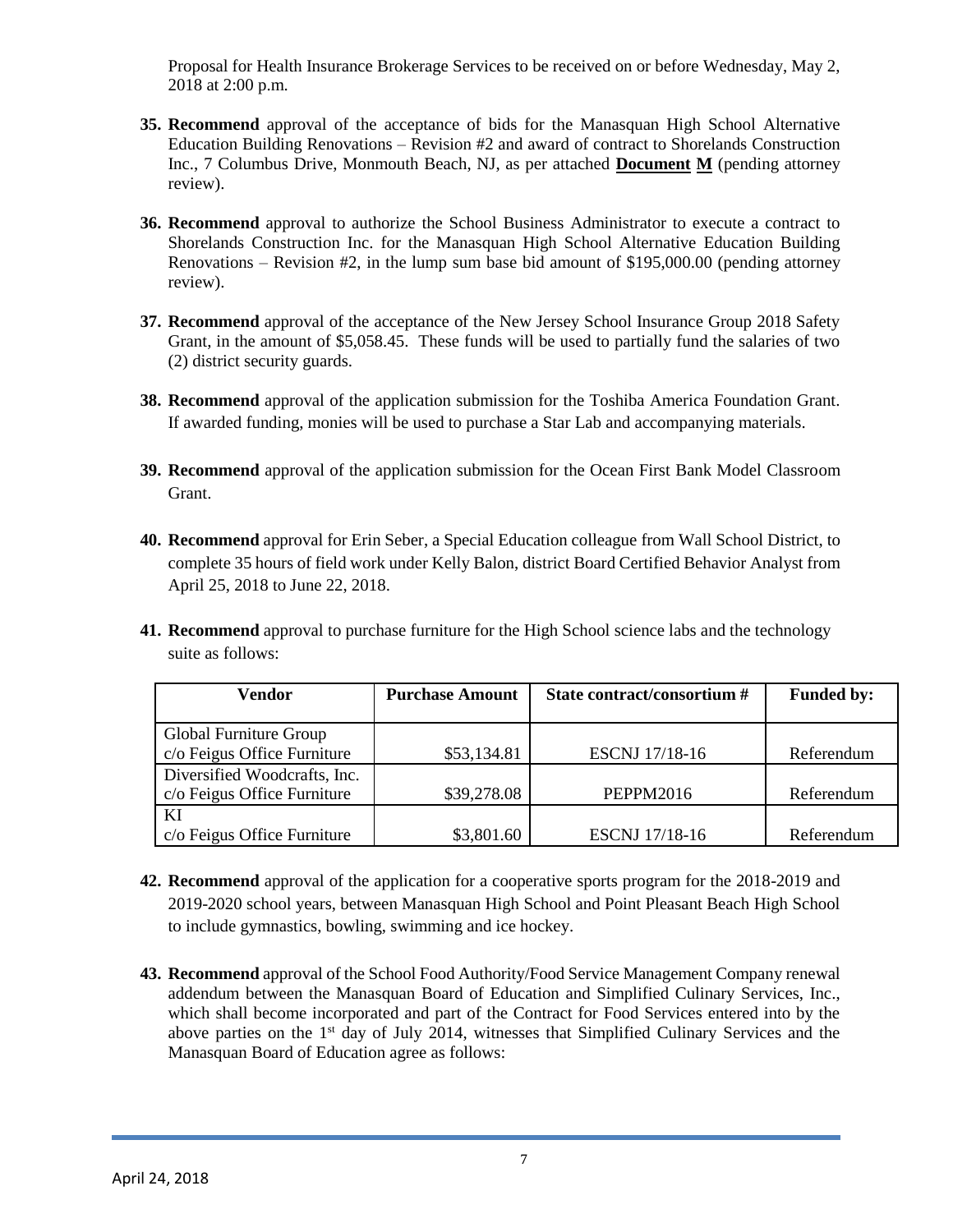#### **MANASQUAN BOARD OF EDUCATION SCHOOL FOOD SERVICE MANAGEMENT PROGRAM 2018-2019**

All management/administrative fees must be specifically stated in the body of the contract. Contract which provide for management fees on a cents per meal or flat fee basis are allowed. 7CFR 210.16(a).c.

This addendum begins on 7/1/2018 and ends on 6/30/2019

Simplified Culinary Services will collect a flat fee of \$21,000.00 annually.

Simplified Culinary Services guarantees a return of \$10,000.00

Above guarantees are based upon similar operating conditions as previous school year. Service will not be interrupted as a result of fire, work stoppage, strike or school closing. In the event any of the foregoing conditions are not met during the school year, Simplified Culinary Services' guaranteed obligation shall be reduced by an amount equivalent to any increase in expenses or decrease in revenues which are attributable to the changes in such conditions.

#### **Professional Days**

**44. Recommend** approval of the **attendance** of staff members at conferences/workshops indicated below:

| <b>Date</b>        | <b>Name</b>           | <b>Destination</b>   | <b>Purpose</b>       | Sub            | Cost                    |
|--------------------|-----------------------|----------------------|----------------------|----------------|-------------------------|
|                    |                       |                      | Healthy              |                |                         |
|                    |                       | East                 | Communities          |                |                         |
| May 21, 2018       | Claire Kozic          | Brunswick            | Meeting              | Yes            | Mileage - \$14.57       |
|                    |                       |                      |                      |                | Mileage-\$43.81         |
|                    |                       |                      | Anti-Bullying        |                | Registration-\$250.00   |
| May 23, 24, 2018   | Richard Read          | Galloway             | Workshop             | N <sub>o</sub> | Hotel- \$100.00         |
|                    |                       |                      | <b>NJASBO</b>        |                | Registration - \$275.00 |
| June 6, 7, 8, 2018 | Lynn Coates           | <b>Atlantic City</b> | Workshop             | N <sub>o</sub> | Parking - \$90.00       |
|                    |                       |                      |                      |                |                         |
|                    |                       |                      | Differentiation      |                |                         |
|                    |                       |                      | Strategy             |                |                         |
| May 22, 2018       | <b>Tiffany Jaeger</b> | Eatontown            | Workshop             | Yes            | Registration-\$100.00   |
|                    |                       |                      | Differentiation      |                |                         |
|                    |                       |                      |                      |                |                         |
|                    |                       | Eatontown            | Strategy<br>Workshop | Yes            | Registration-\$100.00   |
| May 22, 2018       | Carlyann Eggie        |                      |                      |                |                         |
|                    |                       | <b>Brookdale</b>     | Director             |                |                         |
| March 15, 2018     | Lesley Kenney         | College              | Meeting              | N <sub>o</sub> | None                    |
|                    |                       |                      | Autism               |                |                         |
|                    |                       |                      |                      |                |                         |
| June 6, 2018       | Joann Hall            | Eatontown            | Workshop             | Yes            | Registration-\$100.00   |
|                    | <b>Margaret Polak</b> |                      |                      |                |                         |
| April 12, 2018     | Patricia Gallant      | East Windsor         | <b>SEMI</b> Updates  | No             | Mileage-\$22.75         |
|                    |                       |                      |                      |                | Mileage-\$45.26         |
|                    |                       |                      | Anti-Bullying        |                | Registration-\$250.00   |
| May 23, 24, 2018   | Donald Bramley        | <b>Atlantic City</b> | conference           | N <sub>o</sub> | Hotel- \$99.08          |
| May 4, 2018        | Richard Coppola       | Sicklerville         | <b>IPM</b> Training  | N <sub>o</sub> | None                    |
|                    |                       |                      | <b>NJASA</b>         |                |                         |
|                    | Barbara               |                      | Strategic            |                |                         |
| May 4, 2018        | Kerensky              | Monroe Twp           | Planning             | No             | None                    |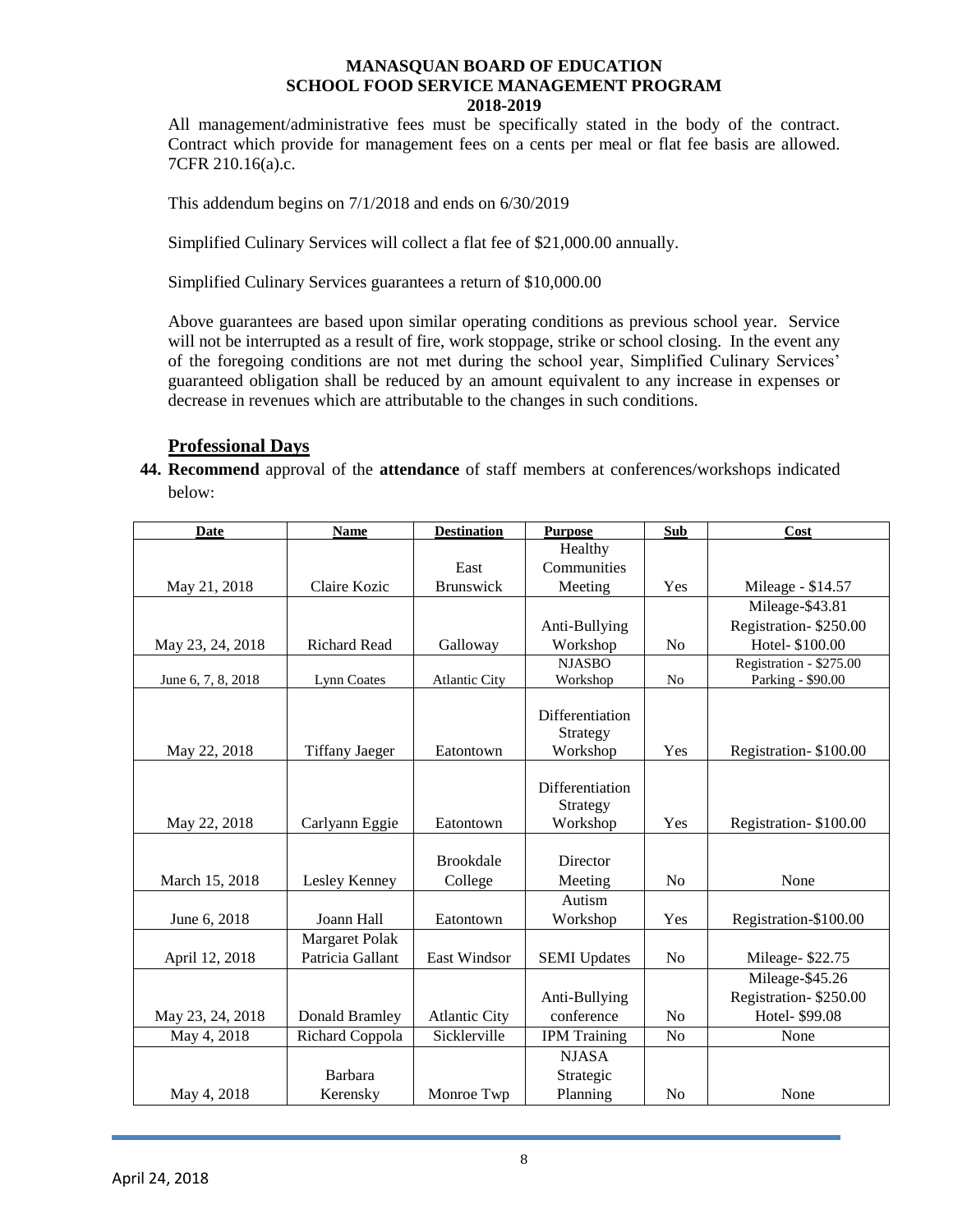|                | Kristen       |              |             |         |      |
|----------------|---------------|--------------|-------------|---------|------|
|                | Zdanowicz     |              |             |         |      |
| April 26, 2018 | Katelyn Festa | Philadelphia | Penn Relays | $Yes-2$ | None |

### **Student Action Field Trips**

| <b>45. Recommend</b> approval of the field trips listed below: |  |  |  |
|----------------------------------------------------------------|--|--|--|
|                                                                |  |  |  |

| Date             | Name                 | <b>Subject</b>   | <b>Destination</b> | <b>Purpose</b>  | <b>Sub</b> | <b>Other</b><br><b>Board</b><br><b>Costs</b> | Other<br><b>Fund</b> |
|------------------|----------------------|------------------|--------------------|-----------------|------------|----------------------------------------------|----------------------|
|                  | Jill Santucci        |                  |                    |                 |            |                                              |                      |
|                  | <b>Brian Rostron</b> |                  |                    |                 |            |                                              |                      |
|                  | Donya Manovill       |                  |                    |                 |            |                                              |                      |
|                  | Kelly Balon          |                  |                    | Team Building   |            |                                              |                      |
| April 27, 2018   | Nurse (TBD)          | Peers/ACE        | Orchard Park       | Socialization   | $Yes-3$    | None                                         | None                 |
|                  | Harry Harvey         |                  |                    |                 |            |                                              |                      |
|                  | Leigh Busco          | Introduction     |                    |                 |            |                                              |                      |
|                  | Richard Coppola      | to               |                    | Theater         |            | $Bus -$                                      |                      |
| April 19, 2018   | Nurse (TBD)          | Cinema           | Mt. Laurel         | Presentation    | $Yes - 1$  | \$350.00                                     | None                 |
|                  | Pamela Puryear       | Special          |                    |                 |            |                                              |                      |
|                  | Jennifer Mura        | Education        | ACME of            |                 |            |                                              |                      |
| May 10, 2018     | Margaret Polak       | Lifeskills       | Manasquan          | Shopping Skills | No         | None                                         | None                 |
|                  | Kristen Buss         |                  |                    |                 |            |                                              |                      |
|                  | Joseph               |                  |                    |                 |            |                                              |                      |
|                  | LaCarrubba           |                  |                    |                 |            |                                              |                      |
|                  | Peter Cahill (or     |                  |                    | NSSA Surfing    |            |                                              |                      |
| June 13-19, 2018 | designee)            | <b>Surf Team</b> | California         | Competition     | $Yes-2$    | None                                         | None                 |

### **Placement of Students on Home Instruction**

**46. Recommend** that the following student(s) be placed on home instruction, as requested by Guidance or the Child Study Team and approved by the school physician:

| #2115   | Grade 11       | April 15, 2018 - May 15, 2018 (Medical)     |
|---------|----------------|---------------------------------------------|
| #182560 | Grade 11       | April 2, 2018 – May 1, 2018 (Medical)       |
| #21104  | <b>Grade</b> 9 | February 8, 2018 - April 20, 2018 (Medical) |
| #182325 | Grade 12       | April 1, 2018 - May 1, 2018 (Medical)       |
| #203008 | Grade 10       | April 1, 2018 - May 1, 2018 (Medical)       |
| #182416 | Grade 12       | April 1, 2018 - May 1, 2018 (Medical)       |
| #192616 | Grade 11       | April 1, 2018 - May 1, 2018 (Medical)       |
| #182358 | Grade 12       | April 1, 2018 - May 1, 2018 (Medical)       |
| #182303 | Grade 12       | April 1, 2018 - May 1, 2018 (Medical)       |
| #20646  | Grade 10       | April 1, 2018 - May 1, 2018 (Medical)       |
| #213332 | <b>Grade</b> 9 | April 1, 2018 - May 1, 2018 (Medical)       |
| #2437   | Grade 9        | April 1, 2018 - May 1, 2018 (Medical)       |
| #2227   | Grade 12       | April 1, 2018 - May 1, 2018 (Medical)       |
| #192698 | Grade 11       | April 16, 2018 – May 16, 2018 (Medical)     |
| #192794 | Grade 11       | April 1, 2018 - May 1, 2018 (Medical)       |
| #182446 | Grade 12       | April 1, 2018 - May 1, 2018 (Medical)       |
| #213381 | <b>Grade</b> 9 | April 12, 2018 - May 12, 2018 (Medical)     |
| #182441 | Grade 12       | April 12, 2018 - May 12, 2018 (Medical)     |
| #202968 | Grade 10       | April 12, 2018 - May 12, 2018 (Medical)     |

- **47. Old Business/New Business**
- **48. Public Forum**